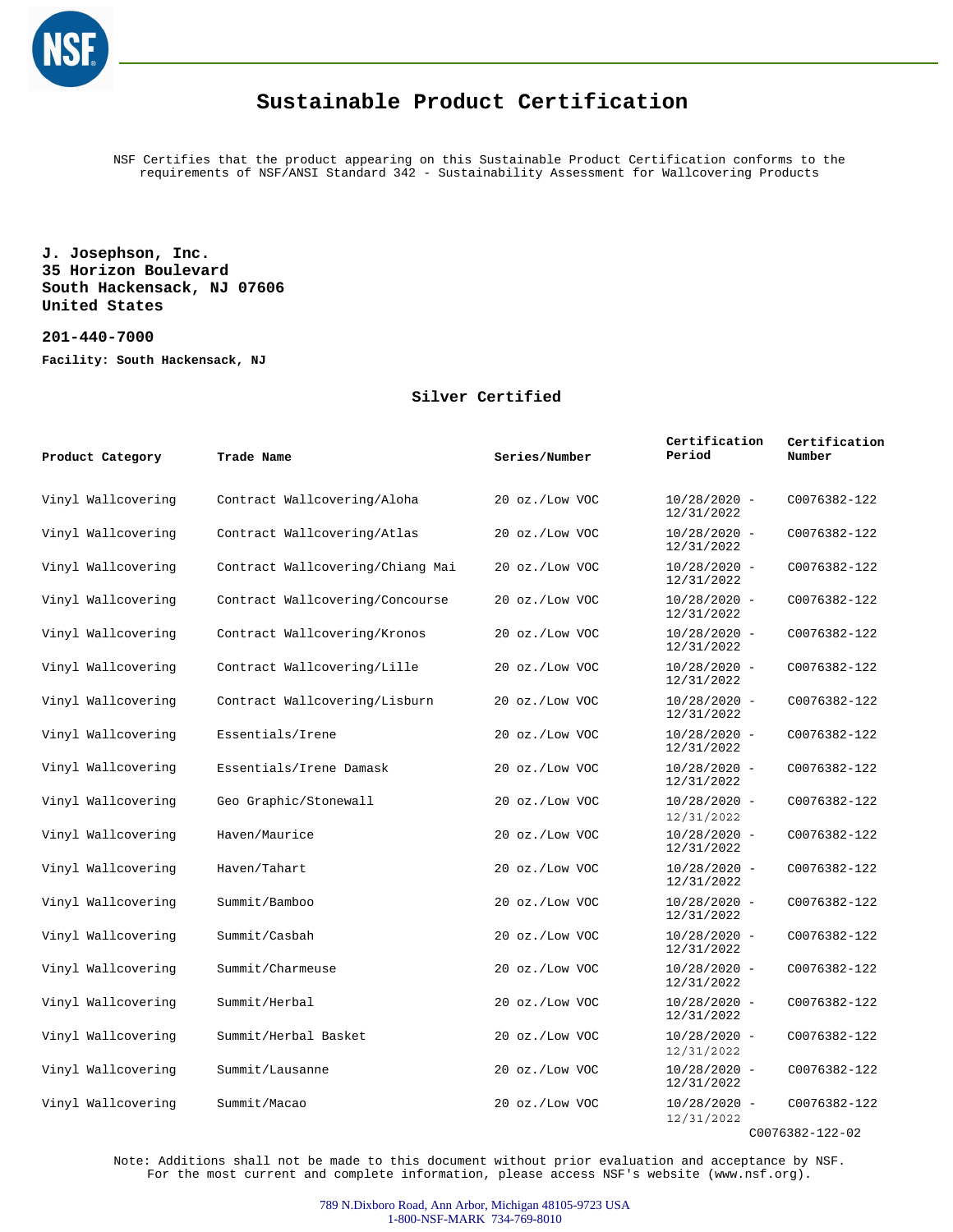

| Vinyl Wallcovering | Summit/Mandarin          | 20 oz./Low VOC | $10/28/2020 -$<br>12/31/2022 | C0076382-122 |
|--------------------|--------------------------|----------------|------------------------------|--------------|
| Vinyl Wallcovering | Summit/Mandarin Damask   | 20 oz./Low VOC | $10/28/2020 -$<br>12/31/2022 | C0076382-122 |
| Vinyl Wallcovering | Summit/Mini-Palm         | 20 oz./Low VOC | $10/28/2020 -$<br>12/31/2022 | C0076382-122 |
| Vinyl Wallcovering | Summit/Network           | 20 oz./Low VOC | $10/28/2020 -$<br>12/31/2022 | C0076382-122 |
| Vinyl Wallcovering | Summit/Palmrail          | 20 oz./Low VOC | $10/28/2020 -$<br>12/31/2022 | C0076382-122 |
| Vinyl Wallcovering | Summit/Rain              | 20 oz./Low VOC | $10/28/2020 -$<br>12/31/2022 | C0076382-122 |
| Vinyl Wallcovering | Summit/Shoji             | 20 oz./Low VOC | $10/28/2020 -$<br>12/31/2022 | C0076382-122 |
| Vinyl Wallcovering | Summit/Shoji Screen      | 20 oz./Low VOC | $10/28/2020 -$<br>12/31/2022 | C0076382-122 |
| Vinyl Wallcovering | Symphony- Amp'd          | 20 oz./Low VOC | $10/28/2020 -$<br>12/31/2022 | C0076382-122 |
| Vinyl Wallcovering | Symphony-A Capella       | 20 oz./Low VOC | $10/28/2020 -$<br>12/31/2022 | C0076382-122 |
| Vinyl Wallcovering | Symphony-Arrow-Smith     | 20 oz./Low VOC | $11/09/2020 -$<br>12/31/2022 | C0076382-122 |
| Vinyl Wallcovering | Symphony-Bamboo Beat     | 20 oz./Low VOC | $10/28/2020 -$<br>12/31/2022 | C0076382-122 |
| Vinyl Wallcovering | Symphony-Brush With Fame | 20 oz./Low VOC | $11/09/2020 -$<br>12/31/2022 | C0076382-122 |
| Vinyl Wallcovering | Symphony-Cavatina Silk   | 20 oz./Low VOC | $10/28/2020 -$<br>12/31/2022 | C0076382-122 |
| Vinyl Wallcovering | Symphony-Chimes Low VOC  | 20 oz./Low VOC | $10/28/2020 -$<br>12/31/2022 | C0076382-122 |
| Vinyl Wallcovering | Symphony-Fret            | 20 oz./Low VOC | $10/28/2020 -$<br>12/31/2022 | C0076382-122 |
| Vinyl Wallcovering | Symphony-Glitterin'      | 20 oz./Low VOC | $10/28/2020 -$<br>12/31/2022 | C0076382-122 |
| Vinyl Wallcovering | Symphony-Grateful Denim  | 20 oz./Low VOC | $11/09/2020 -$<br>12/31/2022 | C0076382-122 |
| Vinyl Wallcovering | Symphony-Heavy Metal     | 20 oz./Low VOC | $10/28/2020 -$<br>12/31/2022 | C0076382-122 |
| Vinyl Wallcovering | Symphony-High Fidelity   | 20 oz./Low VOC | $10/28/2020 -$<br>12/31/2022 | C0076382-122 |
| Vinyl Wallcovering | Symphony-Hip Hop         | 20 oz./Low VOC | $10/28/2020 -$<br>12/31/2022 | C0076382-122 |
| Vinyl Wallcovering | Symphony-Hip Hop Grill   | 20 oz./Low VOC | $10/28/2020 -$<br>12/31/2022 | C0076382-122 |
| Vinyl Wallcovering | Symphony-Impromptu       | 20 oz./Low VOC | $10/28/2020 -$<br>12/31/2022 | C0076382-122 |
| Vinyl Wallcovering | Symphony-In Tune         | 20 oz./Low VOC | $11/09/2020 -$<br>12/31/2022 | C0076382-122 |
| Vinyl Wallcovering | Symphony-Ink'd           | 20 oz./Low VOC | $10/28/2020 -$<br>12/31/2022 | C0076382-122 |
| Vinyl Wallcovering | Symphony-Ink'd Linen     | 20 oz./Low VOC | $10/28/2020 -$<br>12/31/2022 | C0076382-122 |
| Vinyl Wallcovering | Symphony-Jailhouse Rocks | 20 oz./Low VOC | $10/28/2020 -$<br>12/31/2022 | C0076382-122 |
| Vinyl Wallcovering | Symphony-Levels          | 20 oz./Low VOC | $10/28/2020 -$<br>12/31/2022 | C0076382-122 |

C0076382-122-02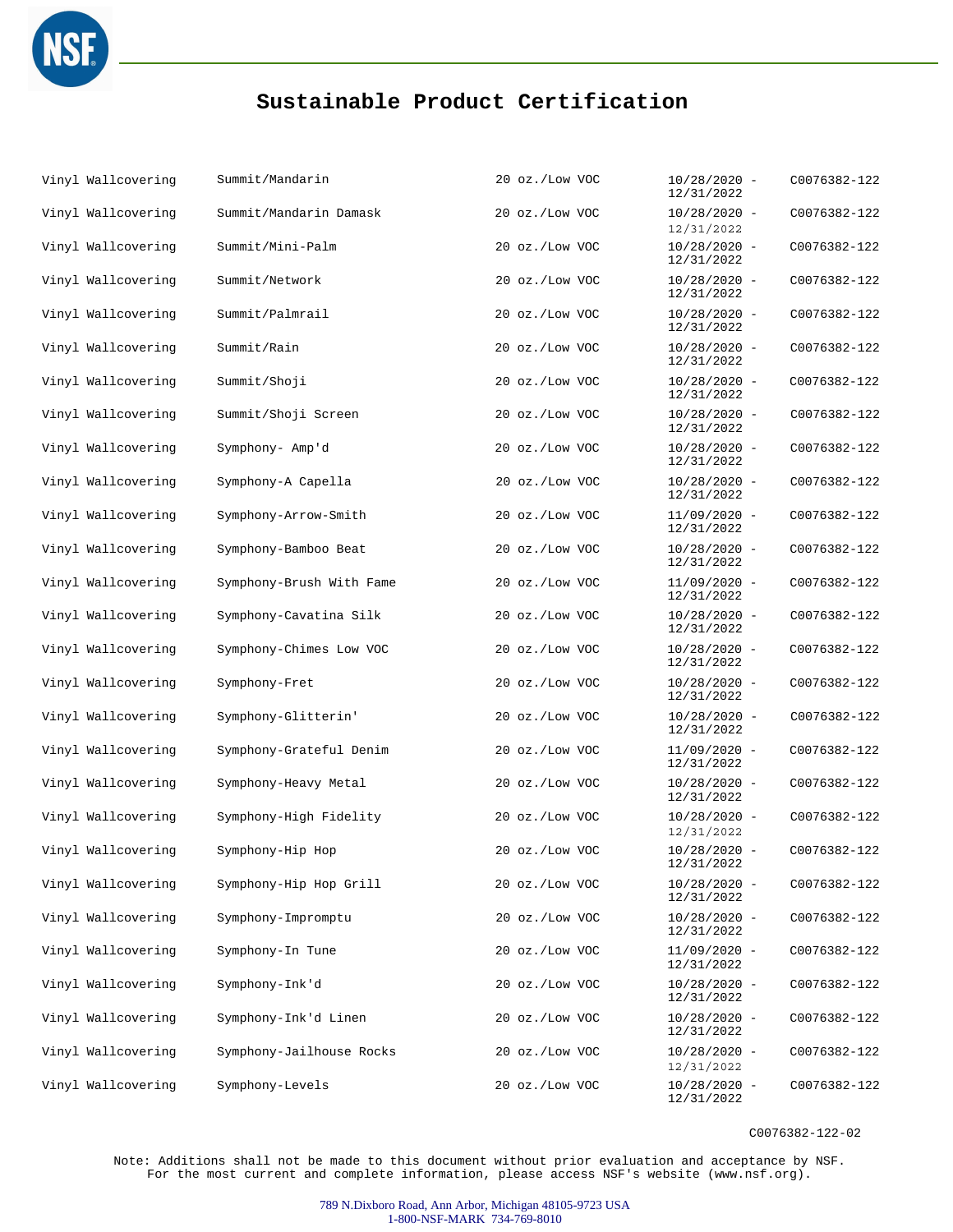

| Vinyl Wallcovering | Symphony-Maestro          | 20 oz./Low VOC | $10/28/2020 -$<br>12/31/2022 | C0076382-122    |
|--------------------|---------------------------|----------------|------------------------------|-----------------|
| Vinyl Wallcovering | Symphony-Memphis Linen    | 20 oz./Low VOC | $10/28/2020 -$<br>12/31/2022 | C0076382-122    |
| Vinyl Wallcovering | Symphony-Moondance        | 20 oz./Low VOC | $10/28/2020 -$<br>12/31/2022 | C0076382-122    |
| Vinyl Wallcovering | Symphony-On Pointe        | 20 oz./Low VOC | $11/09/2020 -$<br>12/31/2022 | C0076382-122    |
| Vinyl Wallcovering | Symphony-Overture Suite 2 | 20 oz./Low VOC | $10/28/2020 -$<br>12/31/2022 | C0076382-122    |
| Vinyl Wallcovering | Symphony-Overture Wall    | 20 oz./Low VOC | $10/28/2020 -$<br>12/31/2022 | C0076382-122    |
| Vinyl Wallcovering | Symphony-Per-Sueded       | 20 oz./Low VOC | $10/28/2020 -$<br>12/31/2022 | C0076382-122    |
| Vinyl Wallcovering | Symphony-Pulse            | 20 oz./Low VOC | $10/28/2020 -$<br>12/31/2022 | C0076382-122    |
| Vinyl Wallcovering | Symphony-Puzzle Piece     | 20 oz./Low VOC | $11/09/2020 -$<br>12/31/2022 | C0076382-122    |
| Vinyl Wallcovering | Symphony-Puzzle Silk      | 20 oz./Low VOC | $11/09/2020 -$<br>12/31/2022 | C0076382-122    |
| Vinyl Wallcovering | Symphony-Remix            | 20 oz./Low VOC | $10/28/2020 -$<br>12/31/2022 | C0076382-122    |
| Vinyl Wallcovering | Symphony-Renaissance      | 20 oz./Low VOC | $10/28/2020 -$<br>12/31/2022 | C0076382-122    |
| Vinyl Wallcovering | Symphony-Rock 'N' Roll    | 20 oz./Low VOC | $10/28/2020 -$<br>12/31/2022 | C0076382-122    |
| Vinyl Wallcovering | Symphony-Rock 'N' Scroll  | 20 oz./Low VOC | $10/28/2020 -$<br>12/31/2022 | C0076382-122    |
| Vinyl Wallcovering | Symphony-Rollin' Stone    | 20 oz./Low VOC | $11/09/2020 -$<br>12/31/2022 | C0076382-122    |
| Vinyl Wallcovering | Symphony-Sanshin          | 20 oz./Low VOC | $10/28/2020 -$<br>12/31/2022 | C0076382-122    |
| Vinyl Wallcovering | Symphony-Sarinda          | 20 oz./Low VOC | $10/28/2020 -$<br>12/31/2022 | C0076382-122    |
| Vinyl Wallcovering | Symphony-Scales           | 20 oz./Low VOC | $10/28/2020 -$<br>12/31/2022 | C0076382-122    |
| Vinyl Wallcovering | Symphony-Shennai Texture  | 20 oz./Low VOC | $10/28/2020 -$<br>12/31/2022 | C0076382-122    |
| Vinyl Wallcovering | Symphony-Sisal Song       | 20 oz./Low VOC | $11/09/2020 -$<br>12/31/2022 | C0076382-122    |
| Vinyl Wallcovering | Symphony-Sonnet           | 20 oz./Low VOC | $10/28/2020 -$<br>12/31/2022 | C0076382-122    |
| Vinyl Wallcovering | Symphony-Strings          | 20 oz./Low VOC | $10/28/2020 -$<br>12/31/2022 | C0076382-122    |
| Vinyl Wallcovering | Symphony-Terrazzo Tap     | 20 oz./Low VOC | $11/09/2020 -$<br>12/31/2022 | C0076382-122    |
| Vinyl Wallcovering | Symphony-Tiki             | 20 oz./Low VOC | $11/09/2020 -$<br>12/31/2022 | C0076382-122    |
| Vinyl Wallcovering | Symphony-Tiki Stripe      | 20 oz./Low VOC | $11/09/2020 -$<br>12/31/2022 | C0076382-122    |
| Vinyl Wallcovering | Symphony-Timbre           | 20 oz./Low VOC | $10/28/2020 -$<br>12/31/2022 | C0076382-122    |
| Vinyl Wallcovering | Symphony-Tropical Tune    | 20 oz./Low VOC | $11/09/2020 -$<br>12/31/2022 | C0076382-122    |
| Vinyl Wallcovering | Symphony-Uncorked         | 20 oz./Low VOC | $10/28/2020 -$<br>12/31/2022 | C0076382-122    |
| Vinyl Wallcovering | Symphony-Virtuoso         | 20 oz./Low VOC | $10/28/2020 -$<br>12/31/2022 | C0076382-122    |
|                    |                           |                |                              | C0076382-122-02 |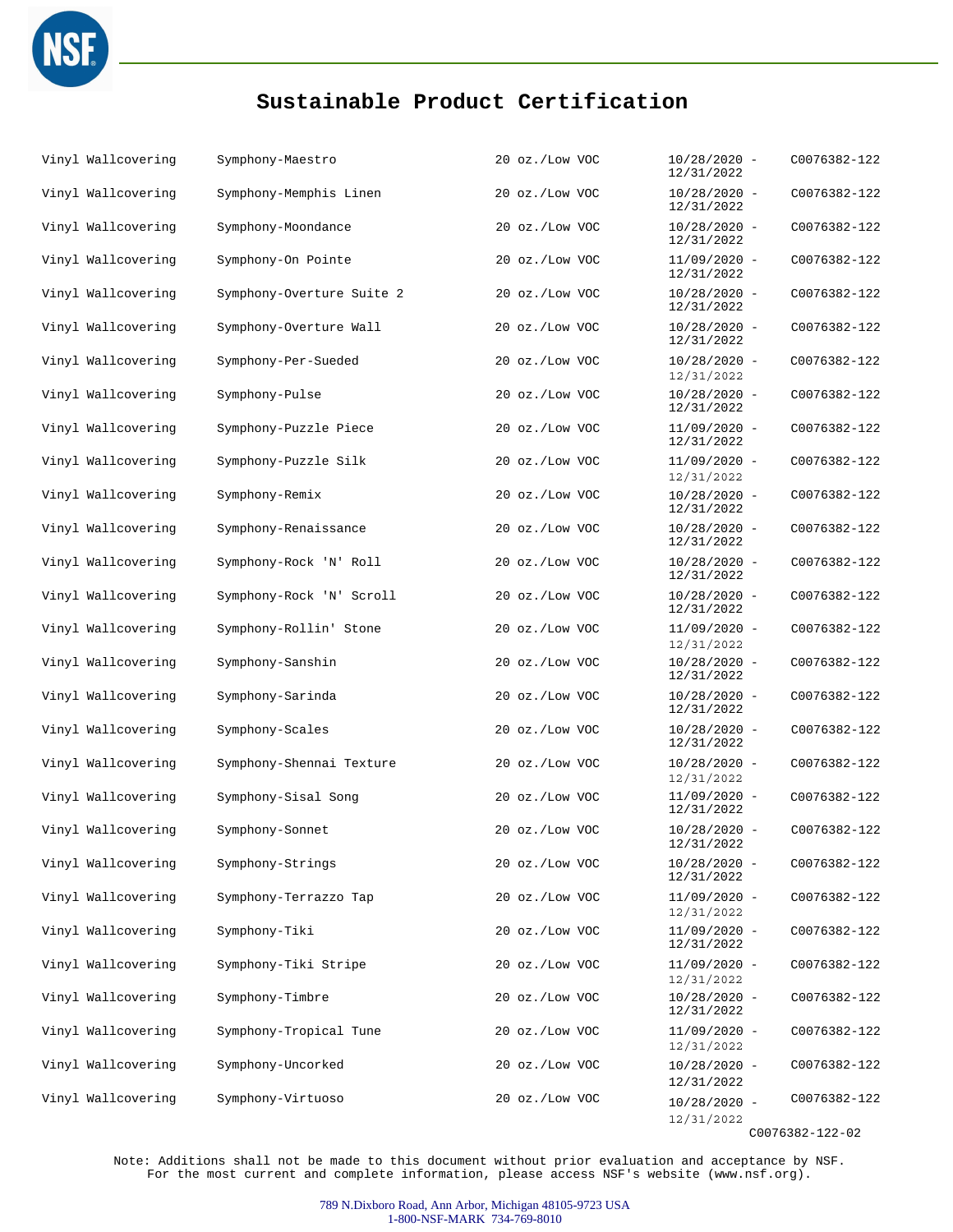

| Vinyl Wallcovering | Symphony-Viva          | 20 oz./Low VOC | $10/28/2020 -$<br>12/31/2022 | C0076382-122 |
|--------------------|------------------------|----------------|------------------------------|--------------|
| Vinyl Wallcovering | Symphony-What the Hemp | 20 oz./Low VOC | $11/09/2020 -$<br>12/31/2022 | C0076382-122 |
| Vinyl Wallcovering | Symphony-What the Hex  | 20 oz./Low VOC | $11/09/2020 -$<br>12/31/2022 | C0076382-122 |
| Vinyl Wallcovering | Vycon-Alder Wood       | 20 oz./Low VOC | $10/28/2020 -$<br>12/31/2022 | C0076382-122 |
| Vinyl Wallcovering | Vycon-Allure           | 20 oz./Low VOC | $10/28/2020 -$<br>12/31/2022 | C0076382-122 |
| Vinyl Wallcovering | Vycon-Angles           | 20 oz./Low VOC | $11/09/2020 -$<br>12/31/2022 | C0076382-122 |
| Vinyl Wallcovering | Vycon-Angles Max       | 20 oz./Low VOC | $11/09/2020 -$<br>12/31/2022 | C0076382-122 |
| Vinyl Wallcovering | Vycon-Angles Silk      | 20 oz./Low VOC | $11/09/2020 -$<br>12/31/2022 | C0076382-122 |
| Vinyl Wallcovering | Vycon-Beam             | 20 oz./Low VOC | $10/28/2020 -$<br>12/31/2022 | C0076382-122 |
| Vinyl Wallcovering | Vycon-Bobbin Weave     | 20 oz./Low VOC | $11/09/2020 -$<br>12/31/2022 | C0076382-122 |
| Vinyl Wallcovering | Vycon-Brushstroke      | 20 oz./Low VOC | $10/28/2020 -$<br>12/31/2022 | C0076382-122 |
| Vinyl Wallcovering | Vycon-Canopy           | 20 oz./Low VOC | $10/28/2020 -$<br>12/31/2022 | C0076382-122 |
| Vinyl Wallcovering | Vycon-Casbah Silk      | 20 oz./Low VOC | $10/28/2020 -$<br>12/31/2022 | C0076382-122 |
| Vinyl Wallcovering | Vycon-Charisma         | 20 oz./Low VOC | $10/28/2020 -$<br>12/31/2022 | C0076382-122 |
| Vinyl Wallcovering | Vycon-Chipper          | 20 oz./Low VOC | $10/28/2020 -$<br>12/31/2022 | C0076382-122 |
| Vinyl Wallcovering | Vycon-Divine           | 20 oz./Low VOC | $11/09/2020 -$<br>12/31/2022 | C0076382-122 |
| Vinyl Wallcovering | Vycon-Divine Incline   | 20 oz./Low VOC | $11/09/2020 -$<br>12/31/2022 | C0076382-122 |
| Vinyl Wallcovering | Vycon-Fresh Mesh       | 20 oz./Low VOC | $11/09/2020 -$<br>12/31/2022 | C0076382-122 |
| Vinyl Wallcovering | Vycon-Fresh Plaid      | 20 oz./Low VOC | $11/09/2020 -$<br>12/31/2022 | C0076382-122 |
| Vinyl Wallcovering | Vycon-Gallery Silk     | 20 oz./Low VOC | $11/09/2020 -$<br>12/31/2022 | C0076382-122 |
| Vinyl Wallcovering | Vycon-Herringbone      | 20 oz./Low VOC | $10/28/2020 -$<br>12/31/2022 | C0076382-122 |
| Vinyl Wallcovering | Vycon-Hide & Silk      | 20 oz./Low VOC | $11/09/2020 -$<br>12/31/2022 | C0076382-122 |
| Vinyl Wallcovering | Vycon-In A Flash       | 20 oz./Low VOC | $11/09/2020 -$<br>12/31/2022 | C0076382-122 |
| Vinyl Wallcovering | Vycon-In Stitches      | 20 oz./Low VOC | $11/09/2020 -$<br>12/31/2022 | C0076382-122 |
| Vinyl Wallcovering | Vycon-Legacy           | 20 oz./Low VOC | $10/28/2020 -$<br>12/31/2022 | C0076382-122 |
| Vinyl Wallcovering | Vycon-Legacy Pivot     | 20 oz./Low VOC | $10/28/2020 -$<br>12/31/2022 | C0076382-122 |
| Vinyl Wallcovering | Vycon-Legacy Rain      | 20 oz./Low VOC | $10/28/2020 -$<br>12/31/2022 | C0076382-122 |
| Vinyl Wallcovering | Vycon-Make It Mylar    | 20 oz./Low VOC | $11/09/2020 -$<br>12/31/2022 | C0076382-122 |

C0076382-122-02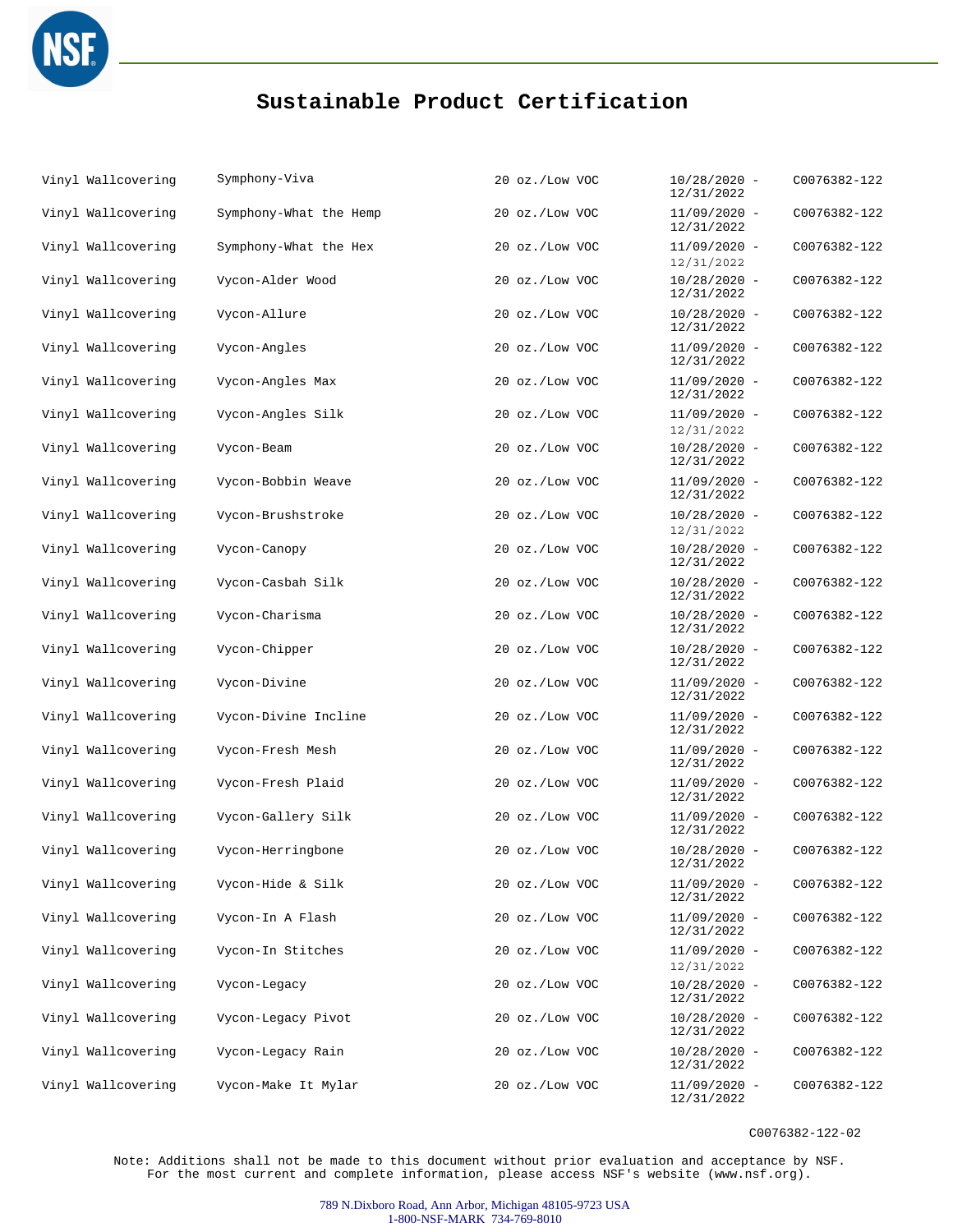

| Vinyl Wallcovering | Vycon-Marble              | 20 oz./Low VOC | $10/28/2020 -$<br>12/31/2022 | C0076382-122 |
|--------------------|---------------------------|----------------|------------------------------|--------------|
| Vinyl Wallcovering | Vycon-Marco               | 20 oz./Low VOC | $10/28/2020 -$<br>12/31/2022 | C0076382-122 |
| Vinyl Wallcovering | Vycon-Metalline Papyrus 2 | 20 oz./Low VOC | $10/28/2020 -$<br>12/31/2022 | C0076382-122 |
| Vinyl Wallcovering | Vycon-Meteor/MeteorShower | 20 oz./Low VOC | $10/28/2020 -$<br>12/31/2022 | C0076382-122 |
| Vinyl Wallcovering | Vycon-Muse                | 20 oz./Low VOC | $10/28/2020 -$<br>12/31/2022 | C0076382-122 |
| Vinyl Wallcovering | Vycon-Oasis               | 20 oz./Low VOC | $10/28/2020 -$<br>12/31/2022 | C0076382-122 |
| Vinyl Wallcovering | Vycon-Origin              | 20 oz./Low VOC | $10/28/2020 -$<br>12/31/2022 | C0076382-122 |
| Vinyl Wallcovering | Vycon-Oxide               | 20 oz./Low VOC | $10/28/2020 -$<br>12/31/2022 | C0076382-122 |
| Vinyl Wallcovering | Vycon-Panache             | 20 oz./Low VOC | $10/28/2020 -$<br>12/31/2022 | C0076382-122 |
| Vinyl Wallcovering | Vycon-Panache Plaid       | 20 oz./Low VOC | $10/28/2020 -$<br>12/31/2022 | C0076382-122 |
| Vinyl Wallcovering | Vycon-Patina Stone        | 20 oz./Low VOC | $10/28/2020 -$<br>12/31/2022 | C0076382-122 |
| Vinyl Wallcovering | Vycon-Patina Stripe       | 20 oz./Low VOC | $10/28/2020 -$<br>12/31/2022 | C0076382-122 |
| Vinyl Wallcovering | Vycon-Pave                | 20 oz./Low VOC | $10/28/2020 -$<br>12/31/2022 | C0076382-122 |
| Vinyl Wallcovering | Vycon-Prism               | 20 oz./Low VOC | $10/28/2020 -$<br>12/31/2022 | C0076382-122 |
| Vinyl Wallcovering | Vycon-Raising Cane        | 20 oz./Low VOC | $10/28/2020 -$<br>12/31/2022 | C0076382-122 |
| Vinyl Wallcovering | Vycon-Rivulet Stream      | 20 oz./Low VOC | $10/28/2020 -$<br>12/31/2022 | C0076382-122 |
| Vinyl Wallcovering | Vycon-Safari              | 20 oz./Low VOC | $10/28/2020 -$<br>12/31/2022 | C0076382-122 |
| Vinyl Wallcovering | Vycon-Sass-a-Grass        | 20 oz./Low VOC | $10/28/2020 -$<br>12/31/2022 | C0076382-122 |
| Vinyl Wallcovering | Vycon-Satori              | 20 oz./Low VOC | $10/28/2020 -$<br>12/31/2022 | C0076382-122 |
| Vinyl Wallcovering | Vycon-Savannah            | 20 oz./Low VOC | $11/09/2020 -$<br>12/31/2022 | C0076382-122 |
| Vinyl Wallcovering | Vycon-Set In Stone        | 20 oz./Low VOC | $11/09/2020 -$<br>12/31/2022 | C0076382-122 |
| Vinyl Wallcovering | Vycon-Shape Shift         | 20 oz./Low VOC | $11/09/2020 -$<br>12/31/2022 | C0076382-122 |
| Vinyl Wallcovering | Vycon-Skyward             | 20 oz./Low VOC | $10/28/2020 -$<br>12/31/2022 | C0076382-122 |
| Vinyl Wallcovering | Vycon-Skyward Grill       | 20 oz./Low VOC | $10/28/2020 -$<br>12/31/2022 | C0076382-122 |
| Vinyl Wallcovering | Vycon-Spectrum            | 20 oz./Low VOC | $10/28/2020 -$<br>12/31/2022 | C0076382-122 |
| Vinyl Wallcovering | Vycon-Stagger             | 20 oz./Low VOC | $11/09/2020 -$<br>12/31/2022 | C0076382-122 |
| Vinyl Wallcovering | Vycon-Theory              | 20 oz./Low VOC | $10/28/2020 -$<br>12/31/2022 | C0076382-122 |
| Vinyl Wallcovering | Vycon-Tweed               | 20 oz./Low VOC | $10/28/2020 -$<br>12/31/2022 | C0076382-122 |
| Vinyl Wallcovering | Vycon-Vogue Pleat         | 20 oz./Low VOC | $10/28/2020 -$<br>12/31/2022 | C0076382-122 |

C0076382-122-02